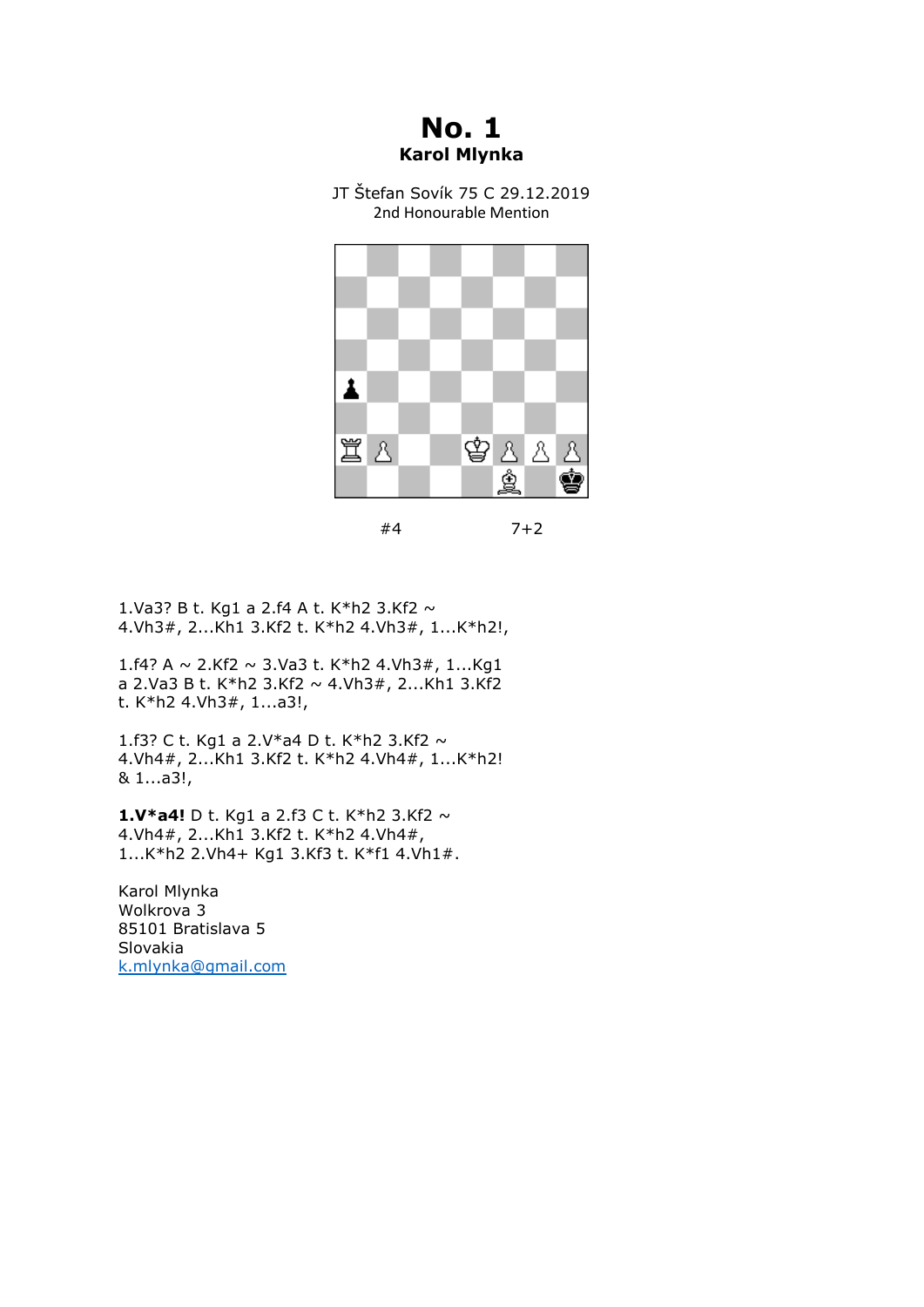## **No. 2 Karol Mlynka**

1567 Šachová skladba 143, 5/2019 2nd Honourable Mention



| #4 | $4 + 2$ |
|----|---------|
|----|---------|

1.Rb5? A zz. Ka2 a 2.Kc4 B ~ 3.Sc3+ Ka1 4.Rb1# (3...Ka3 4.Rb3#), 2...Ka3 3.Rb2 zz. K\*a4 4.Ra2#, 1...K\*a4! a,

**1.Kc4**! B  $\sim$  2.Rd5  $\sim$  3.Rd2 zz. K\*a4 4.Ra2#, 2...Ka2 3.Rd1 zz. Ka3 4.Ra1#, 2...K\*a4 3.Kc3 zz. Ka3 4.R\*a5#,

1...Ka2 b 2.Rb5 A  $\sim$  3.Sc3+ Ka1 4.Rb1# (3...Ka3 4.Rb3#), 2...Ka3 3.Rb2 zz. K\*a4 4.Ra2#.

Roman theme and Pseudo-Salazar with 4 model mates in a Six-men-miniature.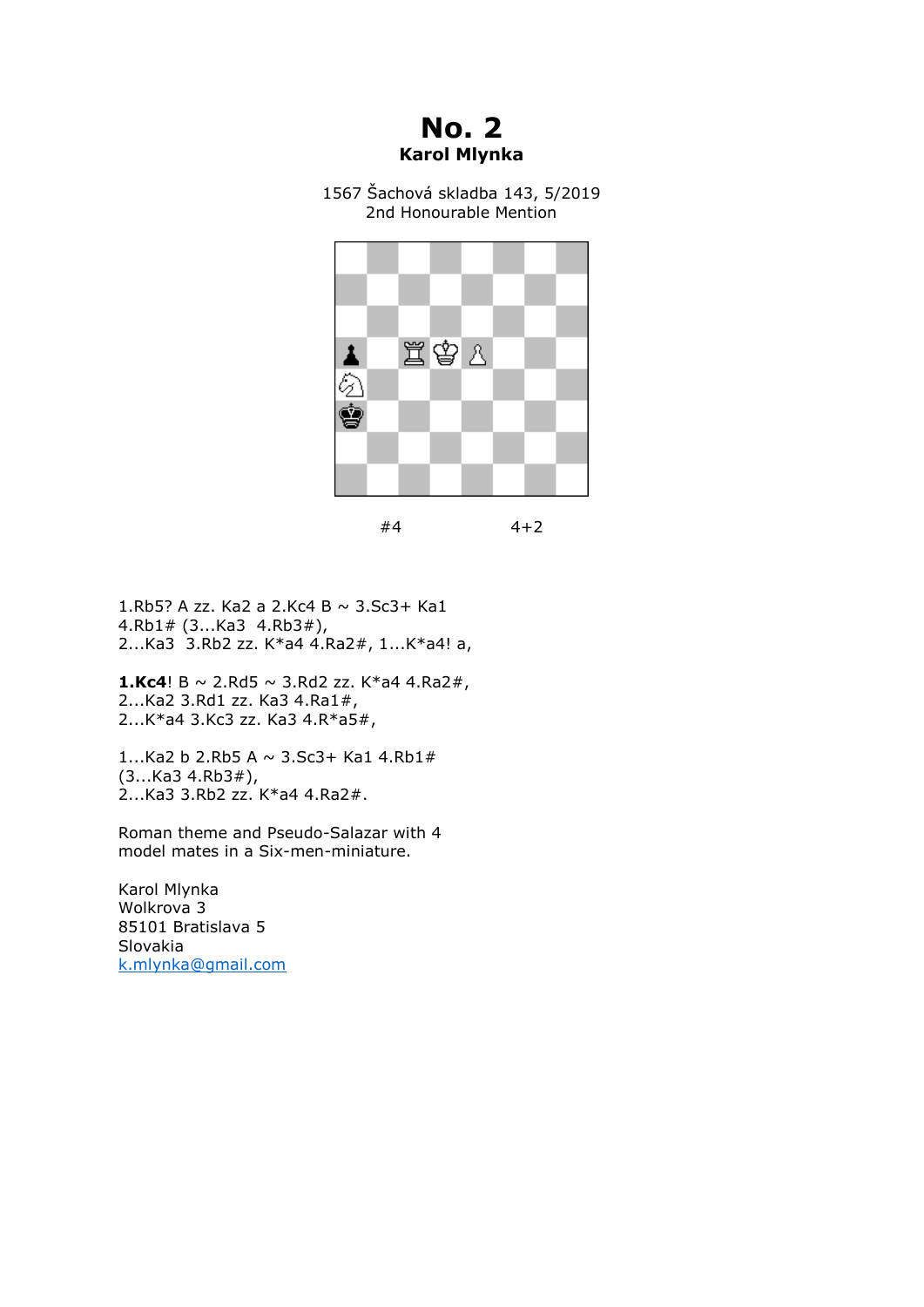**No. 3 Karol Mlynka**

Pobeda-75 JT C 02.03.2020 Special Commendation





a)  $1.Bd3? C \sim 2.Ra4 + Kb2 3.Kb4 zz. Kc1$ 4.Kc3  $\sim$  5.Ra1#, 1...Ka2!,

**1.Bc2!** zz. Ka2 a 2.Rb3 A zz. Ka1 3.Kb4 zz. Ka2 4.Kc3 zz. Ka1 5.Ra3#;

b) **1.B\*a2!** zz. K\*a2 a 2.Ka4 B zz. Ka1 3.Kb3 ~ 4.Kc2 ~ 5.Ra4#, 3...Kb1 4.Rc4 zz. Ka1 5.Rc1#;

c) 1.Rb3? A  $\sim$  2.Kb4  $\sim$  3.Ka3 d3 4.Ba2  $\sim$ 5.Rb1#, 2...d3 3.B\*d3 C zz. Ka2 4.Kc3 zz. Ka1 5.Ra3#, 1...d3!,

**1.Kb5!** zz. d3 b zz. 2.B\*d3 C Ka2 3.Kc4 zz. Ka1 4.Kc3 ~ 5.Ra4#, 3...Ka3 4.Kc3 zz. Ka2 5.Ra4#.

Change of continuation and function in a miniature.